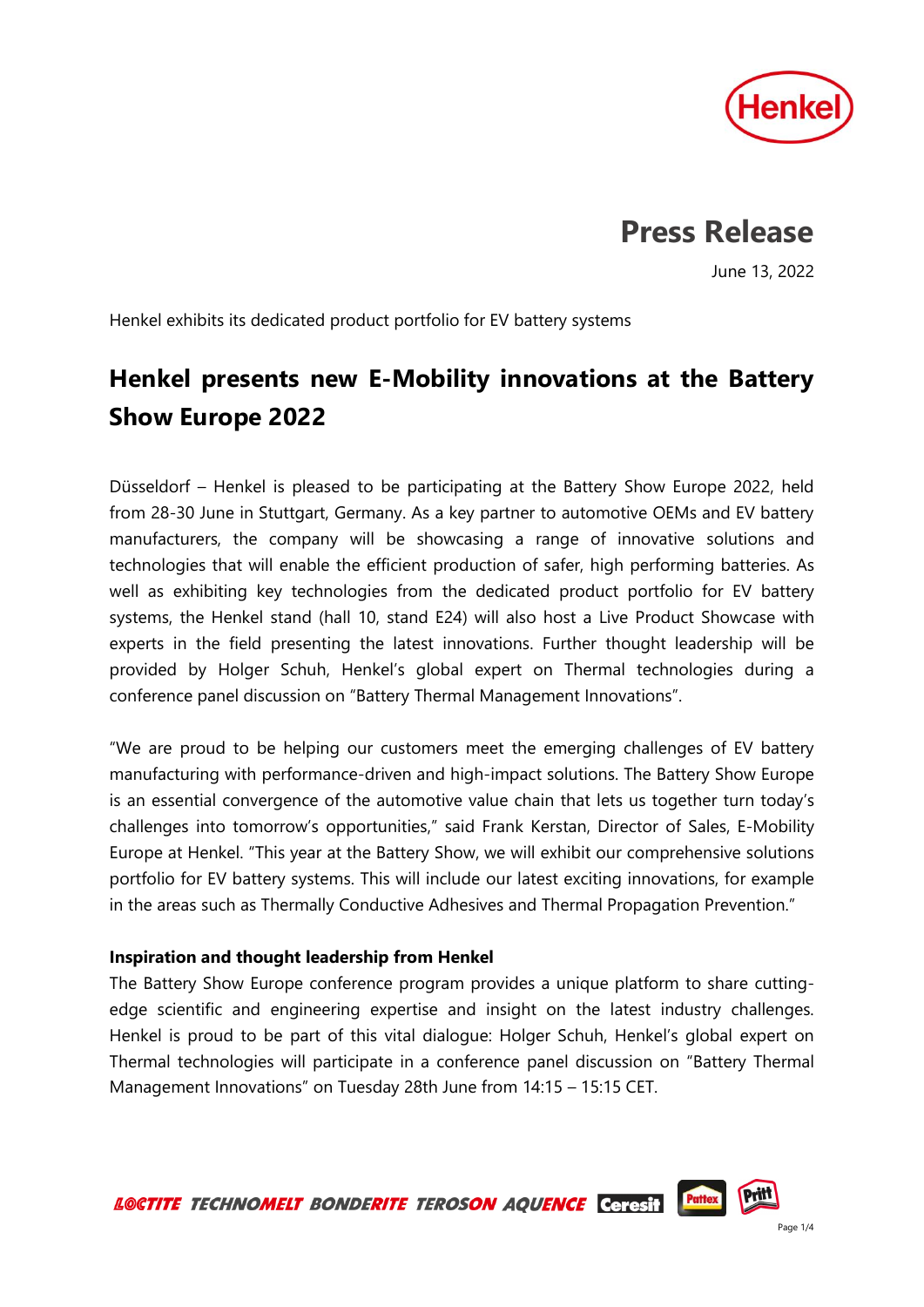Further insight is available at the Henkel stand (Hall 10, stand E24) which will host a Live Product Showcase on Wednesday 29 June at 11:00 CET. During the showcase, Henkel subject matter experts will present the company's latest innovations in Thermally Conductive Adhesives for Battery Systems, developed as part of Henkel's broader focus on Thermal Management materials.

### **Discover key technologies for EV Battery Systems**

The Henkel stand will also provide an opportunity to learn more about Henkel's solutions and products in the following areas:

- **Thermally Conductive Adhesives** are a vital technology for battery thermal management and are especially important for the new cell-to-pack battery designs. Thermally Conductive Adhesives have a dual functionality: As well as transferring heat from the battery cells to the cooling plate, they also serve as an adhesive to bond together two substrates. Key products of Henkel are Loctite EA 9497, a twocomponent epoxy-based solution, and Loctite TLB 9300 APS, a two-component PUbased solution, especially designed for bead and injection process in battery modules.
- **Thermal Propagation Prevention** materials are essential to protect passengers from the risk of fires - and help to inhibit the spread of fires to ensure that EV passengers have sufficient time to exit a vehicle safely. Battery safety and fire protection is a key focus area for Henkel, which has pioneered Thermal Propagation Prevention solutions, including the recent launch of two fire protection coatings dedicated for EV batteries, Loctite EA 9400 and Loctite FPC 5060. These solutions also deliver efficient and costeffective application processes to ensure that manufacturers can continue to optimise battery production while further enhancing safety.
- **Electrode Conductive Coatings and Dielectric Coatings:** Henkel's portfolio of functional coating materials addresses a breadth of applications for EV batteries. Conductive Primers for Cathodes or Anodes reduce the internal electrical resistance and increase the adhesion between active material and current collector foils of battery cells, thereby improving the overall lifetime performance. Sprayable Dielectric Coatings for battery cell casings, on the other hand, provide electrical insulation where needed. With fast UV light curing technology and excellent interfacial adhesion, they also provide full compatibility with Henkel's structural and thermal adhesives.
- **Compression pads -** These highly robust pads provide a cushion to prismatic and pouch cells for cell-breathing - the expansion and contraction that occurs during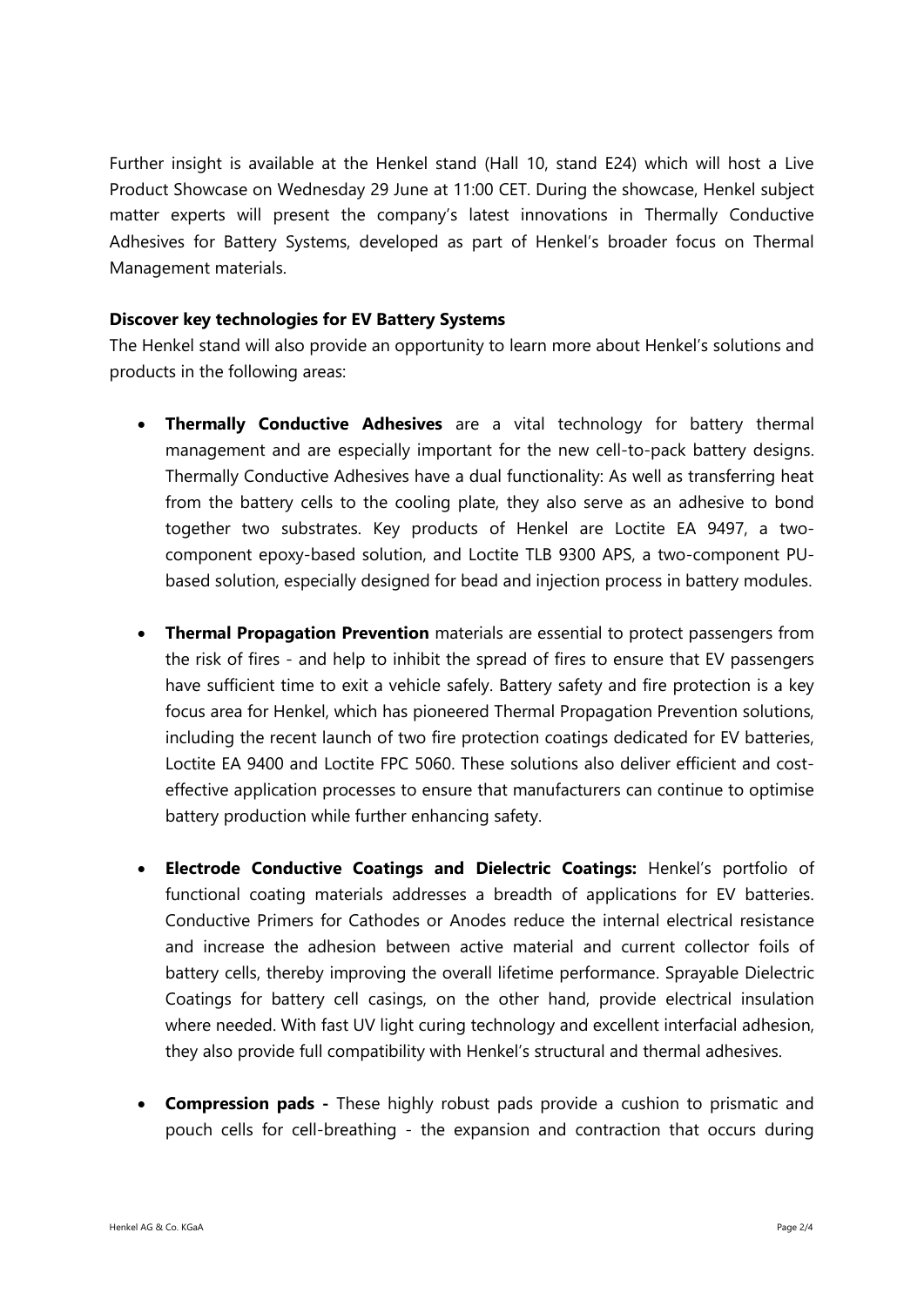charging cycles and with exposure to high temperatures. Thanks to their elastic characteristics, they allow enough pressure to be applied within the battery pack to maintain thermal and electrical connections. The solution draws on Henkel's materials science expertise to provide an ideal combination of qualities: Heat resistivity and shielding for thermal propagation prevention, light weight, and high mechanical robustness.

To learn more or to arrange a meeting with a Henkel expert at the Battery Show Europe please contact Karim Sorour via e-mail [karim.sorour@henkel.com](mailto:karim.sorour@henkel.com)

#### **About Henkel**

Henkel operates globally with a well-balanced and diversified portfolio. The company holds leading positions with its three business units in both industrial and consumer businesses thanks to strong brands, innovations and technologies. Henkel Adhesive Technologies is the global leader in the adhesives market – across all industry segments worldwide. In its Laundry & Home Care and Beauty Care businesses, Henkel holds leading positions in many markets and categories around the world. Founded in 1876, Henkel looks back on more than 140 years of success. In 2021, Henkel reported sales of more than 20 billion euros. The company employs about 53,000 people globally – a passionate and highly diverse team, united by a strong company culture, a common purpose, and shared values. As a recognized leader in sustainability, Henkel holds top positions in many international indices and rankings. Henkel's preferred shares are listed in the German stock index DAX. For more information, please visi[t www.henkel.com.](file:///C:/Users/fischerl/AppData/Local/Microsoft/Windows/INetCache/Content.Outlook/2MGCYH4Y/www.henkel.com)

#### **Photo material is available at [www.henkel.com/press](http://www.henkel.com/press)**

Contact Karim Sorour Email [karim.sorour@henkel.com](mailto:karim.sorour@henkel.com)

Press Contact Vincent Zimmermann Email [Henkel.adhesive-technologies@emanatepr.com](mailto:Henkel.adhesive-technologies@emanatepr.com)

Henkel AG & Co. KGaA